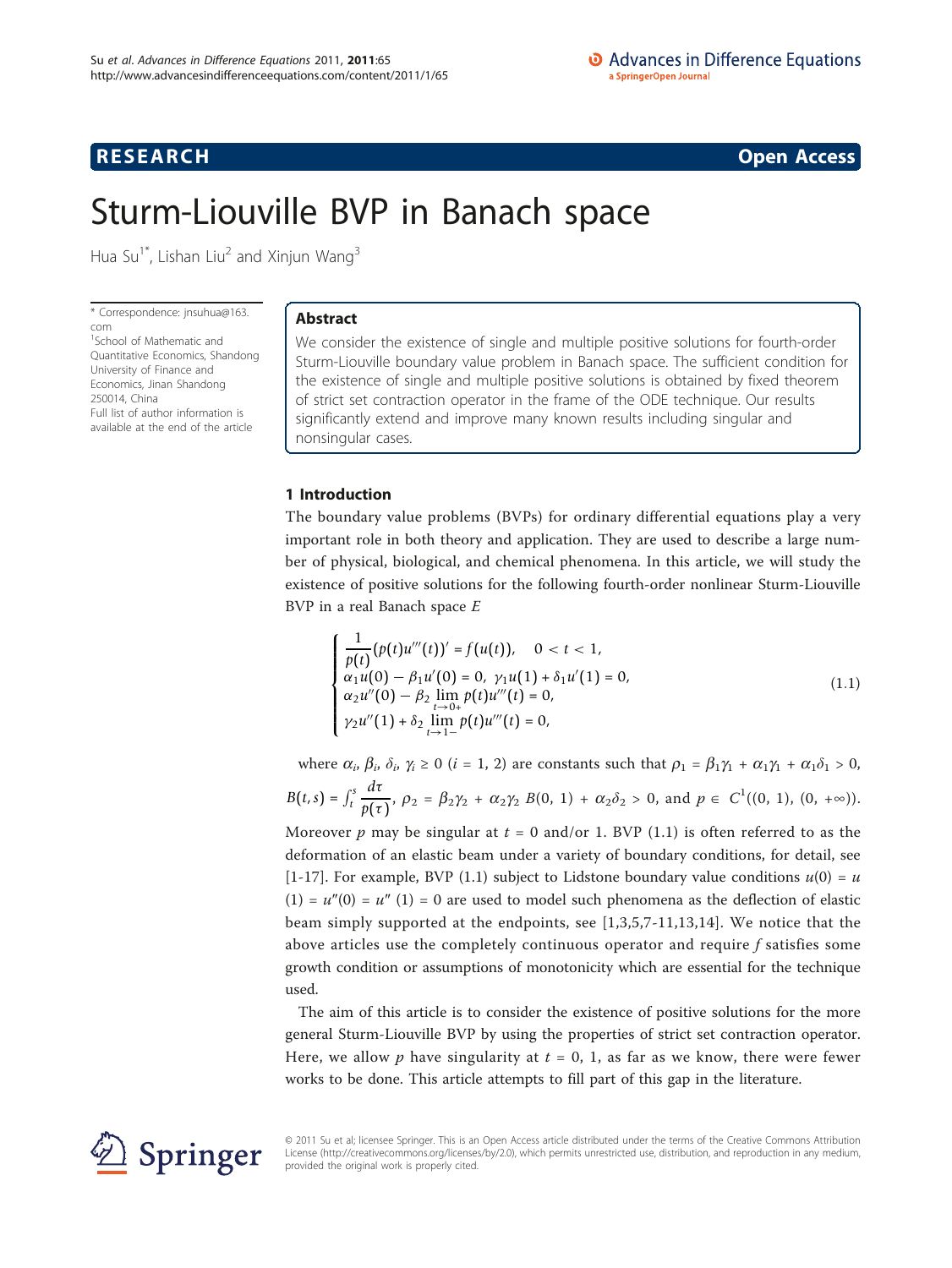This article is organized as follows. In Section 2, we first present some properties of the Green functions that are used to define a positive operator. Next we approximate the singular fourth-order BVP to singular second-order BVP by constructing an integral operator. In Section 3, the sufficient condition for the existence of single and multiple positive solutions for BVP (1.1) will be established. In Section 4, we give one example as the application.

## 2 Preliminaries and lemmas

In this article, we all suppose that  $(E, || \cdot ||_1)$  is a real Banach space. A nonempty closed convex subset P in E is said to be a cone if  $\lambda P \in P$  for  $\lambda \ge 0$  and P  $\cap$  {-P} = { $\theta$ }, where  $\theta$  denotes the zero element of E. The cone P defines a partial ordering in E by x  $\leq \gamma$  iff  $\gamma$  -  $x \in P$ . Recall the cone P is said to be normal if there exists a positive constant N such that  $0 \le x \le y$  implies  $||x||_1 \le N||y||_1$ . The cone P is normal if every order interval  $[x, y] = \{z \in E | x \le z \le y\}$  is bounded in norm.

In this article, we assume that  $P \subseteq E$  is normal, and without loss of generality, we may assume that the normality of P is 1. Let  $J = [0,1]$ , and

 $C(J, E) = \{u : J \rightarrow E | u(t) \text{ continuous}\},\$ 

 $C^{i}(J, E) = \{u : J \rightarrow E | u(t) \text{ is } i \text{ - order continuously differentiable}\}, i = 1, 2, \ldots$ 

For  $u = u(t) \in C(J, E)$ , let  $||u|| = \max_{t \in J} ||u(t)||_1$ , then  $C(J, E)$  is a Banach space with the norm  $|| \cdot ||$ .

**Definition 2.1** A function  $u(t)$  is said to be a positive solution of the BVP (1.1), if u  $\in C^2([0,1], E) \cap C^3((0, 1), E)$  satisfies  $u(t) \ge 0, t \in (0, 1], pu''' \in C^1((0, 1), E)$  and the BVP (1.1), i.e.,  $u \in C^2([0,1], P) \cap C^3((0, 1), P)$  and  $u(t) \neq \theta$ ,  $t \in J$ .

We notice that if  $u(t)$  is a positive solution of the BVP (1.1) and  $p \in C^1(0, 1)$ , then u  $\in C^4$  (0, 1).

Now we denote that  $H(t, s)$  and  $G(t, s)$  are the Green functions for the following boundary value problem

$$
\begin{cases}\n-u'' = 0, & 0 < t < 1, \\
\alpha_1 u(0) - \beta_1 u'(0) = 0, & \gamma_1 u(1) + \delta_1 u'(1) = 0\n\end{cases}
$$

and

$$
\begin{cases} \frac{1}{p(t)} (p(t)v'(t))' = 0, & 0 < t < 1, \\ \alpha_2 v(0) - \lim_{t \to 0+} \beta_2 p(t)v'(t) = 0, \\ \gamma_2 v(1) + \lim_{t \to 1-} \delta_2 p(t)v'(t) = 0, \end{cases}
$$

respectively. It is well known that  $H(t, s)$  and  $G(t, s)$  can be written by

$$
H(t, s) = \frac{1}{\rho_1} \begin{cases} (\beta_1 + \alpha_1 s)(\delta_1 + \gamma_1 (1 - t)), 0 \le s \le t \le 1, \\ (\beta_1 + \alpha_1 t)(\delta_1 + \gamma_1 (1 - s)), 0 \le t \le s \le 1 \end{cases}
$$
(2.1)

and

$$
G(t, s) = \frac{1}{\rho_2} \begin{cases} (\beta_2 + \alpha_2 B(0, s))(\delta_2 + \gamma_2 B(t, 1)), 0 \le s \le t \le 1, \\ (\beta_2 + \alpha_2 B(0, t))(\delta_2 + \gamma_2 B(s, 1)), 0 \le t \le s \le 1, \end{cases}
$$
(2.2)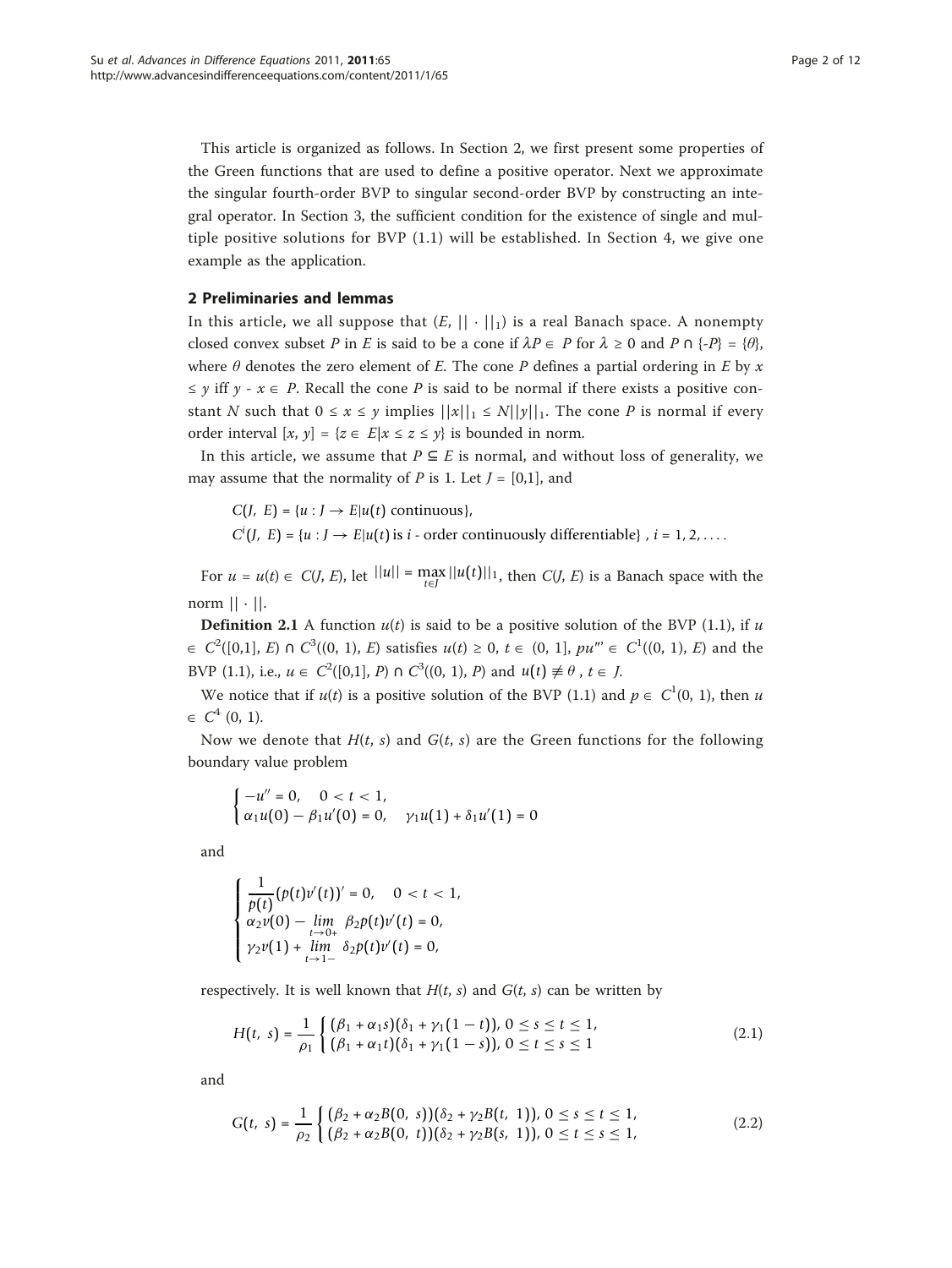where 
$$
\rho_1 = \gamma_1 \beta_1 + \alpha_1 \gamma_1 + \alpha_1 \delta_1 > 0
$$
,  $B(t, s) = \int_t^s \frac{d\tau}{p(\tau)}, \rho_2 = \alpha_2 \delta_2 + \alpha_2 \gamma_2 B(0, 1) + \beta_2 \gamma_2$ 

 $> 0.$ 

It is easy to verify the following properties of  $H(t, s)$  and  $G(t, s)$ 

(I)  $G(t, s) \leq G(s, s) < +\infty$ ,  $H(t, s) \leq H(s, s) < +\infty$ ; (II)  $G(t, s) \ge \rho G(s, s), H(t, s) \ge \zeta H(s, s)$ , for any  $t \in [a, b] \subset (0, 1), s \in [0,1]$ , where

.

,

$$
\rho = \min \left\{ \frac{\delta_2 + \gamma_2 B(b, 1)}{\delta_2 + \gamma_2 B(0, 1)}, \frac{\beta_2 + \alpha_2 B(0, a)}{\beta_2 + \alpha_2 B(0, 1)} \right\}
$$

$$
\xi = \min\left\{\frac{\delta_1 + \gamma_1(1-b)}{\delta_1 + \gamma_1}, \frac{\beta_1 + \alpha_1 a}{\beta_1 + \alpha_1}\right\}
$$

Throughout this article, we adopt the following assumptions  $(H_1)$   $p \in C^1((0, 1), (0, +\infty))$  and satisfies

$$
0 < \int_{0}^{1} \frac{ds}{p(s)} < +\infty, \ 0 < \lambda = \int_{0}^{1} G(s, s)p(s)ds < +\infty.
$$

 $(H_2)$   $f(u) \in C(P \setminus \{\theta\}, P)$  and there exists  $M > 0$  such that for any bounded set  $B \subseteq C$  $(J, E)$ , we have

$$
\alpha(f(B(t))) \leq M\alpha(B(t)), \ 2M\lambda < 1. \tag{2.3}
$$

where  $\alpha$ ( ) denote the Kuratowski measure of noncompactness in  $C(J, E)$ .

The following lemmas play an important role in this article.

**Lemma 2.1** [[17\]](#page-11-0). Let  $B \subset C[J, E]$  be bounded and equicontinuous on *J*, then  $\alpha(B)$  = sup  $\alpha(B(t))$ . *t*∈*J*

**Lemma 2.2** [\[16](#page-11-0)]. Let  $B \subset C(J, E)$  be bounded and equicontinuous on *J*, let  $\alpha(B)$  is continuous on J and

$$
\alpha\left(\left\{\int\limits_J u(t)\mathrm{d}t : u \in B\right\}\right) \leq \int\limits_J \alpha(B(t))\mathrm{d}t.
$$

**Lemma 2.3** [\[16\]](#page-11-0). Let  $B \subset C(J, E)$  be a bounded set on *J*. Then  $\alpha(B(t)) \leq 2\alpha(B)$ . Now we define an integral operator  $S: C(J, E) \to C(J, E)$  by

$$
Sv(t) = \int_{0}^{1} H(t, \tau)v(\tau)d\tau.
$$
 (2.4)

Then, S is linear continuous operator and by the expressed of  $H(t, s)$ , we have

$$
\begin{cases}\n(Sv)''(t) = -v(t), & 0 < t < 1, \\
\alpha_1(Sv)(0) - \beta_1(Sv)'(0) = 0, \\
\gamma_1(Sv)(1) + \delta_1(Sv)'(1) = 0.\n\end{cases}
$$
\n(2.5)

Lemma 2.4. The Sturm-Liouville BVP (1.1) has a positive solution if and only if the following integral-differential boundary value problem has a positive solution of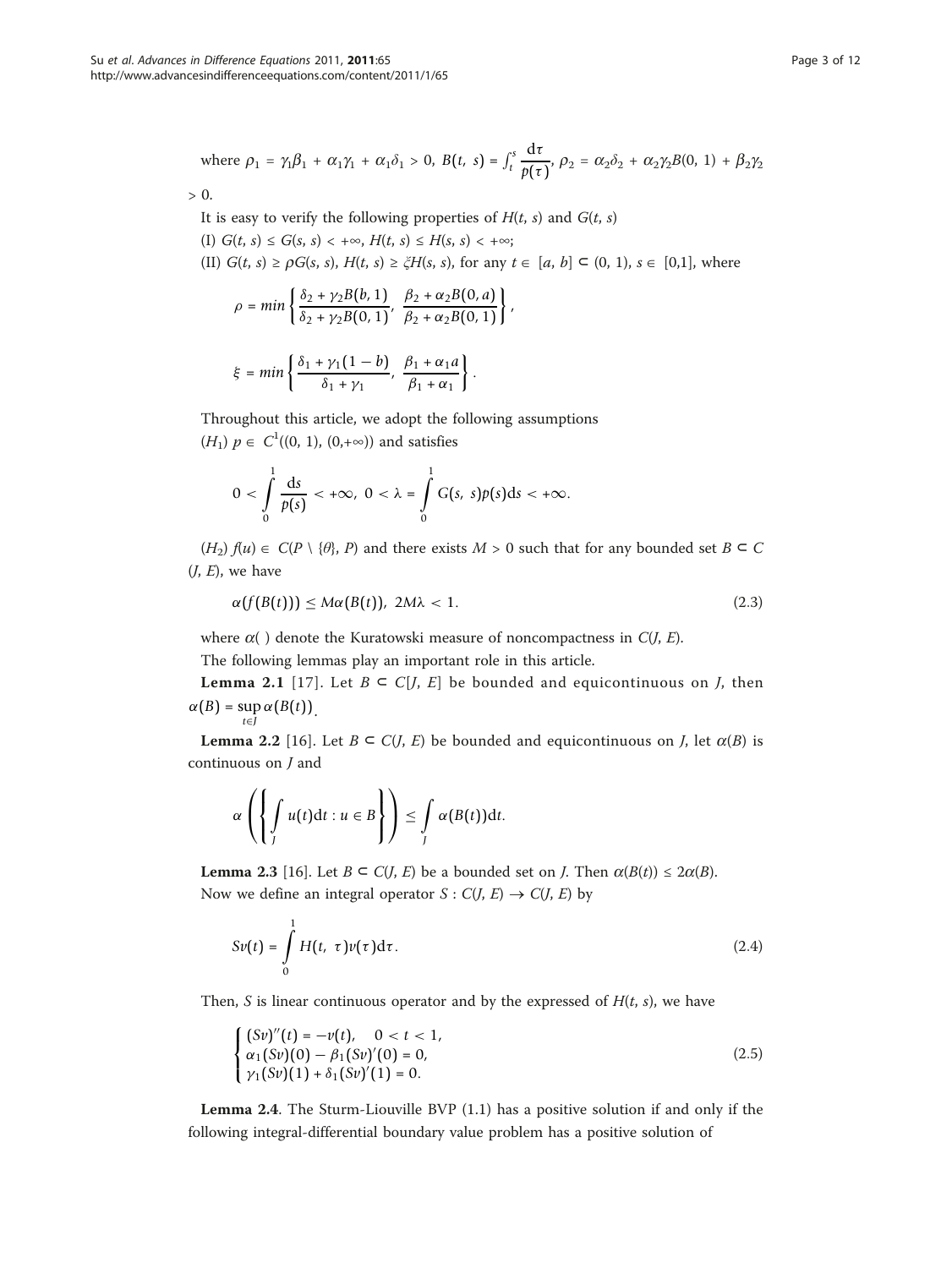$$
\begin{cases}\n\frac{1}{p(t)}(p(t)v'(t))' + f(Sv(t)) = 0, & 0 < t < 1, \\
\alpha_2 v(0) - \lim_{t \to 0+} \beta_2 p(t)v'(t) = 0, \\
\gamma_2 v(1) + \lim_{t \to 1-} \delta_2 p(t)v'(t) = 0,\n\end{cases}
$$
\n(2.6)

where  $S$  is given in  $(2.4)$ .

**Proof** In fact, if u is a positive solution of (1.1), let  $u = Sv$ , then  $v = -u''$ . This implies  $u'' = -v$  is a solution of (2.6). Conversely, if v is a positive solution of (2.6). Let  $u = Sv$ , by (2.5),  $u'' = (Sv)'' = -v$ . Thus,  $u = Sv$  is a positive solution of (1.1). This completes the proof of Lemma 2.1.

So, we only need to concentrate our study on (2.6). Now, for the given [a, b]  $\subset$  (0, 1),  $\rho$  as above in (II), we introduce

$$
K = \{u \in C(J, P) : u(t) \ge \rho u(s), \quad t \in [a, b], \quad s \in [0, 1]\}.
$$

It is easy to check that K is a cone in C[0,1]. Further, for  $u(t) \in K$ ,  $t \in [a, b]$ , we have by normality of cone P with normal constant 1 that  $||u(t)||_1 \ge \rho ||u||$ .

Next, we define an operator  $T$  given by

$$
Tv(t) = \int_{0}^{1} G(t, s)p(s)f(sv(s))ds, \quad t \in [0, 1],
$$
\n(2.7)

Clearly,  $\nu$  is a solution of the BVP (2.6) if and only if  $\nu$  is a fixed point of the operator T.

Through direct calculation, by (II) and for  $v \in K$ ,  $t \in [a, b]$ ,  $s \in J$ , we have

$$
Tv(t) = \int_{0}^{1} G(t, s)p(s)f(Sv(s))ds
$$
  
\n
$$
\geq \rho \int_{0}^{1} G(s, s)p(s)f(Sv(s))ds = \rho Tv(s).
$$

So, this implies that  $T K \subseteq K$ .

**Lemma 2.5.** Assume that  $(H_1)$ ,  $(H_2)$  hold. Then  $T: K \to K$  is strict set contraction.

**Proof** Firstly, The continuity of T is easily obtained. In fact, if  $v_n$ ,  $v \in K$  and  $v_n \to v$ in the sup norm, then for any  $t \in J$ , we get

$$
||Tv_n(t)-Tv(t)||_1 \leq ||f(Sv_n(t))-f(Sv(t))||_1 \int_0^1 G(s,s)p(s)ds,
$$

so, by the continuity of  $f$ ,  $S$ , we have

$$
||Tv_n-Tv||=\sup_{t\in J}||Tv_n(t)-Tv(t)||_1\to 0.
$$

This implies that  $Tv_n \to Tv$  in the sup norm, i.e., T is continuous.

Now, let  $B \subseteq K$  is a bounded set. It follows from the the continuity of S and  $(H_2)$ that there exists a positive number L such that  $|| f(Sv(t)) ||_1 \leq L$  for any  $v \in B$ . Then, we can get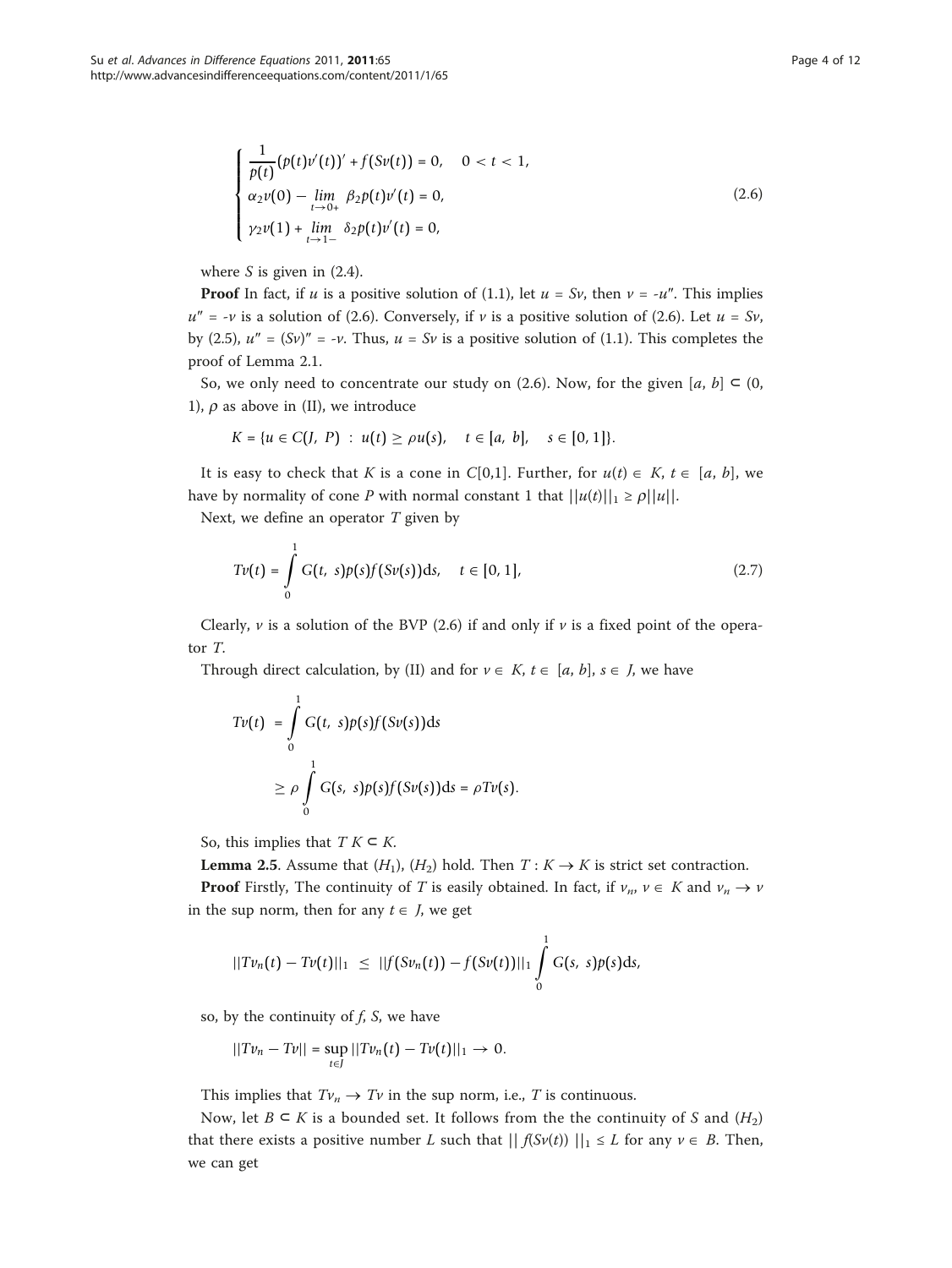$$
||Tv(t)||_1 \leq L\lambda < 1, \quad \forall t \in J, \quad v \in B.
$$

So,  $T(B) \subset K$  is a bounded set in K. For any  $\varepsilon > 0$ , by  $(H_1)$ , there exists a  $\delta > 0$  such that

$$
\int\limits_{0}^{\delta'} G(s, s)p(s) \leq \frac{\varepsilon}{6L'}, \quad \int\limits_{1-\delta'}^{1} G(s, s)p(s) \leq \frac{\varepsilon}{6L}.
$$

Let  $P = \max_{t \in [\delta', 1 - \delta']} p(t)$ . It follows from the continuity of  $G(t, s)$  on  $[0,1] \times [0,1]$  that there exists  $\delta > 0$  such that

$$
|G(t,s) - G(t',s)| \leq \frac{\varepsilon}{3PL}, \ |t-t'| < \delta, \quad t, t' \in [0,1].
$$

Consequently, when  $|t - t'| < \delta$ ,  $t, t' \in [0,1], v \in B$ , we have

$$
||Tv(t) - Tv(t')||_1 = \left\| \int_0^1 (G(t,s) - G(t',s))p(s)f(Sv(s))ds \right\|_1
$$
  
\n
$$
\leq \int_0^{s'} |G(t,s) - G(t',s)|p(s)||f(Sv(s))||_1 ds
$$
  
\n
$$
+ \int_{\delta^1} |G(t,s) - G(t',s)|p(s)||f(Sv(s)||_1 ds)
$$
  
\n
$$
+ \int_{1-\delta'}^1 |G(t,s) - G(t',s)|p(s)||f(Sv(s))||_1 ds
$$
  
\n
$$
\leq 2L \int_0^{s'} G(s,s)p(s)ds + 2L \int_{1-\delta'}^1 G(s,s)p(s)ds
$$
  
\n
$$
+ PL \int_0^1 |G(t,s) - G(t',s)| ds
$$
  
\n
$$
\leq \varepsilon.
$$

This implies that  $T(B)$  is equicontinuous set on *J*. Therefore, by Lemma 2.1, we have

$$
\alpha\big(T\big(B\big)\big)=\sup_{t\in J}\,\,\alpha\big(T\big(B\big)\big(t\big)\big).
$$

Without loss of generality, by condition  $(H_1)$ , we may assume that  $p(t)$  is singular at t = 0, 1. So, There exists  $\{a_{n_i}\}, \{b_{n_i}\}$  ⊂ (0, 1),  $\{n_i\}$  ⊂ N with  $\{n_i\}$  is a strict increasing sequence and  $\lim_{i \to +1} n_i = +1$  such that

$$
0 < \cdots < a_{n_i} < \cdots < a_{n_1} < b_{n_1} < \cdots < b_{n_i} < \cdots < 1; \\
 p(t) \ge n_i, \quad t \in (0, a_{n_i}] \cup [b_{n_i}, 1), \quad p(a_{n_i}) = p(b_{n_i}) = n_i; \\
 \lim_{i \to +1} a_{n_i} = 0, \lim_{i \to +1} b_{n_i} = 1. \tag{2.9}
$$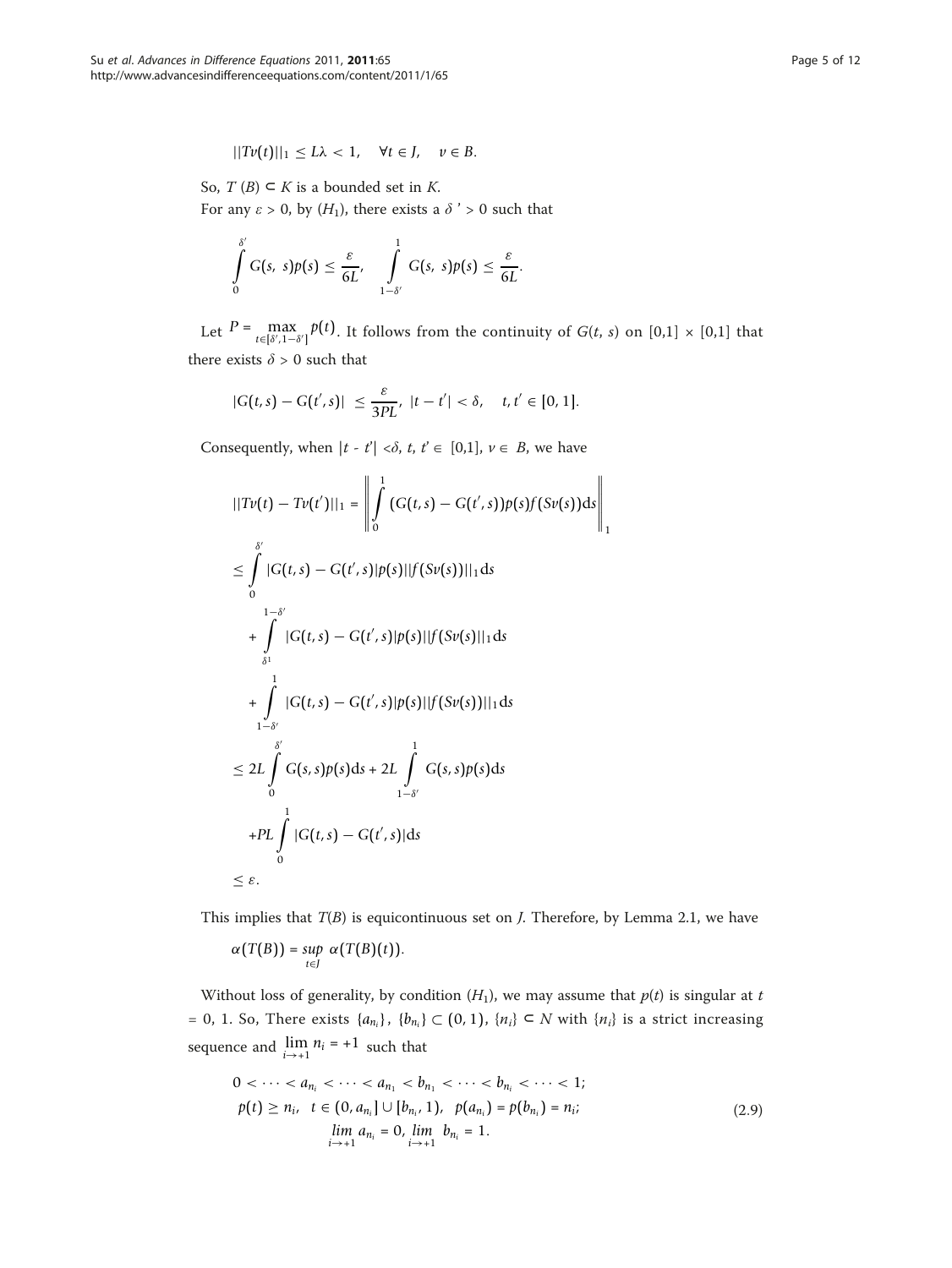Next, we let

$$
p_{n_i}(t) = \begin{cases} n_i, & t \in (0, a_{n_i}] \cup [b_{n_i}, 1); \\ p(t), & t \in [a_{n_i}, b_{n_i}]. \end{cases}
$$

Then, from the above discussion we know that  $(p)_{n_i}$  is continuous on *J* for every  $i \in$  $N$  and

$$
p_{n_i}(t) \leq p(t); p_{n_i}(t) \rightarrow p(t), \quad \forall t \in (0,1) \quad \text{as } i \rightarrow +1.
$$

For any  $\varepsilon > 0$ , by (2.9) and (H<sub>1</sub>), there exists a  $i_0$  such that for any  $i > i_0$ , we have that

$$
2L\int\limits_{0}^{a_{n_i}}G(s,s)p(s)ds<\frac{\varepsilon}{2},\ 2L\int\limits_{b_{n_i}}^{1}G(s,s)p(s)ds<\frac{\varepsilon}{2}.
$$
\n(2.10)

Therefore, for any bounded set  $B \subseteq C[J, E]$ , by (2.4), we have  $S(B) \subseteq B$ . In fact, if  $\nu \in$ B, there exists  $D > 0$  such that  $||v|| \le D$ ,  $t \in J$ . Then by the properties of  $H(t, s)$ , we can have

$$
||Sv(t)||_1 \leq \int_0^1 H(t,\tau)||v(\tau)||_1 d\tau \leq D \int_0^1 H(t,\tau)d\tau \leq D,
$$

i.e.,  $S(B) \subset B$ .

Then, by Lemmas 2.2 and 2.3,  $(H_2)$ , the above discussion and note that  $p_{n_i}(t) \leq p(t)$ ,  $t \in (0, 1)$ , as  $t \in J$ ,  $i > i<sub>0</sub>$ , we know that

$$
\alpha(T(B)(t)) = \alpha \left( \left\{ \int_0^1 G(t,s)p(s)f(Sv(s))ds \in B \right\} \right)
$$
  
\n
$$
\leq \alpha \left( \left\{ \int_0^1 G(t,s)[p(s) - p_{n_i}(s)]f(Sv(s))ds \in B \right\} \right)
$$
  
\n
$$
+ \alpha \left( \left\{ \int_0^1 G(t,s)p_{n_i}(s)f(Sv(s))ds \in B \right\} \right)
$$
  
\n
$$
\leq 2L \int_0^1 G(s,s)p(s)ds + 2L \int_{b_{n_i}}^1 G(s,s)p(s)ds
$$
  
\n
$$
+ \int_0^1 \alpha(G(t,s)p_{n_i}(s)f(Sv(s)) \in B)ds
$$
  
\n
$$
\leq \varepsilon + \int_0^1 G(s,s)p(s)\alpha(f(Sv(s)) \in B)ds
$$
  
\n
$$
\leq \varepsilon + 2M\lambda \alpha(B).
$$

Since the randomness of  $\varepsilon$ , we get

$$
\alpha(T(B)(t)) \le 2M\lambda \alpha(B), \quad t \in J. \tag{2.11}
$$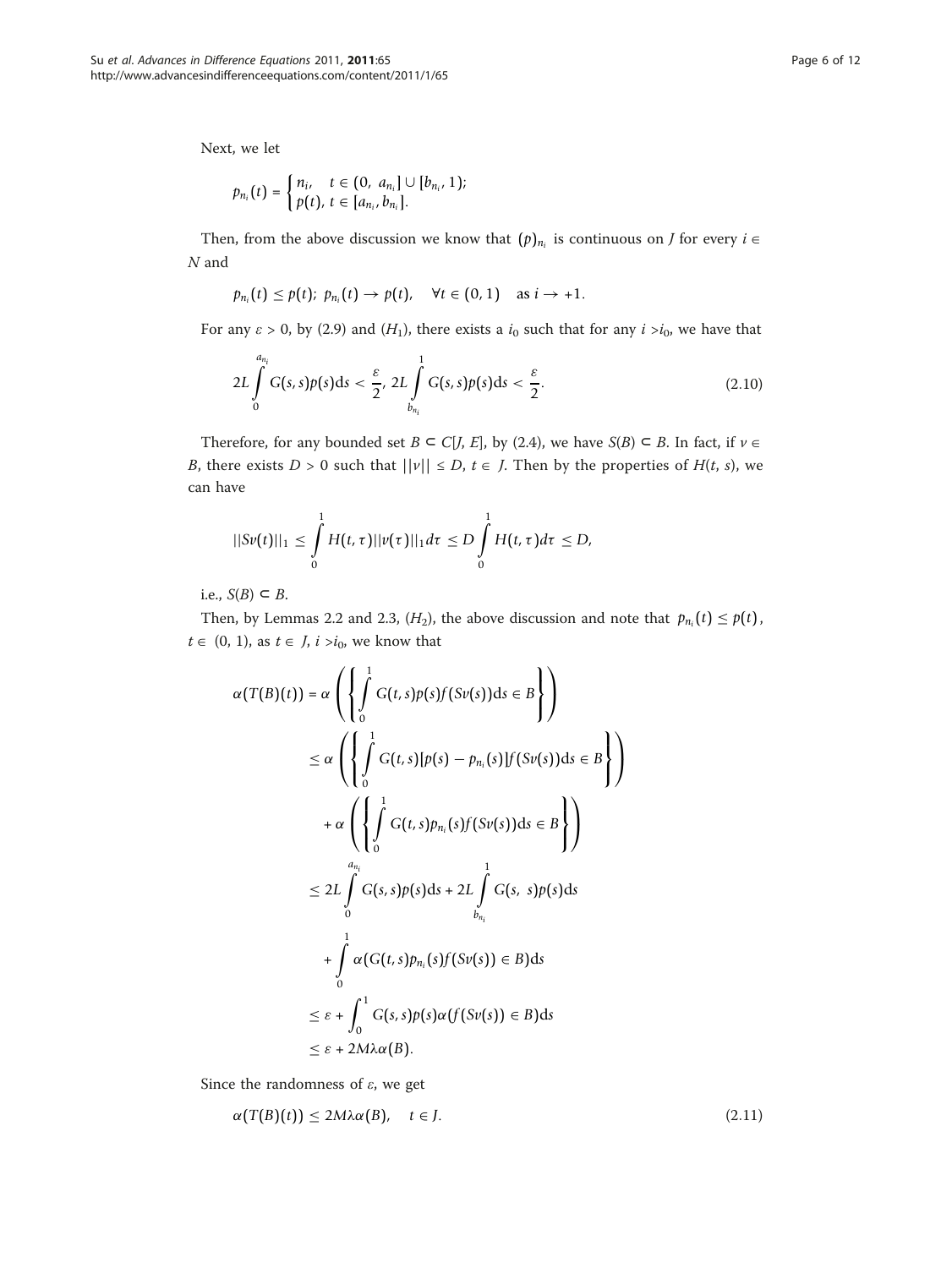So, it follows from (2.8) (2.11) that for any bounded set  $B \subset C[J, E]$ , we have

α(*T*(*B*)) ≤ 2*M*λα(*B*).

And note that  $2M\lambda < 1$ , we have  $T: K \rightarrow K$  is a strict set contraction. The proof is completed.

**Remark 1.** When  $E = \mathbf{R}$ , (2.3) naturally hold. In this case, we may take M as 0, consequently,

 $T: K \to K$  is a completely continuous operator. So, our condition  $(H_1)$  is weaker than those of the above mention articles.

Our main tool of this article is the following fixed point theorem of cone.

**Theorem 2.1** [[16\]](#page-11-0). Suppose that E is a Banach space,  $K \subseteq E$  is a cone, let  $\Omega_1$ ,  $\Omega_2$  be two bounded open sets of E such that  $\theta \in \Omega_1$ ,  $\overline{\Omega}_1 \subset \Omega_2$ . Let operator  $T: K \cap (\overline{\Omega}_2 \backslash \Omega_1) \to K$  be strict set contraction. Suppose that one of the following two conditions hold,

(i)  $||Tx|| \le ||x||$ ,  $\forall x \in K \cap \partial \Omega_1$ ,  $||Tx|| \ge ||x||$ ,  $\forall x \in K \cap \partial \Omega_2$ ;

(ii)  $||Tx|| \ge ||x||$ ,  $\forall x \in K \cap \partial \Omega_1$ ,  $||Tx|| \le ||x||$ ,  $\forall x \in K \cap \partial \Omega_2$ .

Then, *T* has at least one fixed point in  $K \cap (\bar{\Omega}_2 \backslash \Omega_1)$ .

**Theorem 2.2** [\[16](#page-11-0)]. Suppose E is a real Banach space,  $K \subseteq E$  is a cone, let  $\Omega_r = \{u \in E\}$  $K: ||u|| \leq r$ . Let operator  $T: \Omega_r \to K$  be completely continuous and satisfy  $Tx \neq x$ ,  $\forall$  $x \in \partial \Omega_r$ . Then

(i) If  $||Tx|| \le ||x||$ ,  $\forall x \in \partial \Omega_r$ , then  $i(T, \Omega_r, K) = 1$ ; (ii) If  $||Tx|| \ge ||x||$ ,  $\forall x \in \partial \Omega_r$ , then  $i(T, \Omega_r, K) = 0$ .

## 3 The main results

Denote

$$
f_0 = \lim_{||x||_1 \to 0+} \frac{||f(x)||_1}{||x||_1}, f_{\infty} = \lim_{||x||_1 \to \infty} \frac{||f(x)||_1}{||x||_1}.
$$

In this section, we will give our main results.

**Theorem 3.1.** Suppose that conditions  $(H_1)$ ,  $(H_2)$  hold. Assume that f also satisfy

$$
(A_1): f(x) \ge ru^*, \ \xi \left\| \int_0^1 H(\tau, \ \tau) x(\tau) d\tau \right\|_1 \le ||x||_1 \le r;
$$

 $(A_2): f(x) \leq Ru^*, 0 \leq ||x||_1 \leq R,$ where  $u^*$  and  $u^*$  satisfy

$$
\rho \left\| \int_a^b G(s,s) p(s) u^*(s) ds \right\|_1 \geq 1, \ ||u_*(s)||_1 \int_0^1 G(s,s) p(s) ds \leq 1.
$$

Then, the boundary value problem (1.1) has a positive solution.

**Proof of Theorem 3.1.** Without loss of generality, we suppose that  $r \ll R$ . For any u  $\in$  K, we have

$$
||u(t)||_1 \ge \rho ||u||, \quad t \in [a, b]. \tag{3.1}
$$

we define two open subsets  $\Omega_1$  and  $\Omega_2$  of E

$$
\Omega_1 = \{u \in K : ||u|| < r\}, \ \Omega_2 = \{u \in K : ||u|| < R\}
$$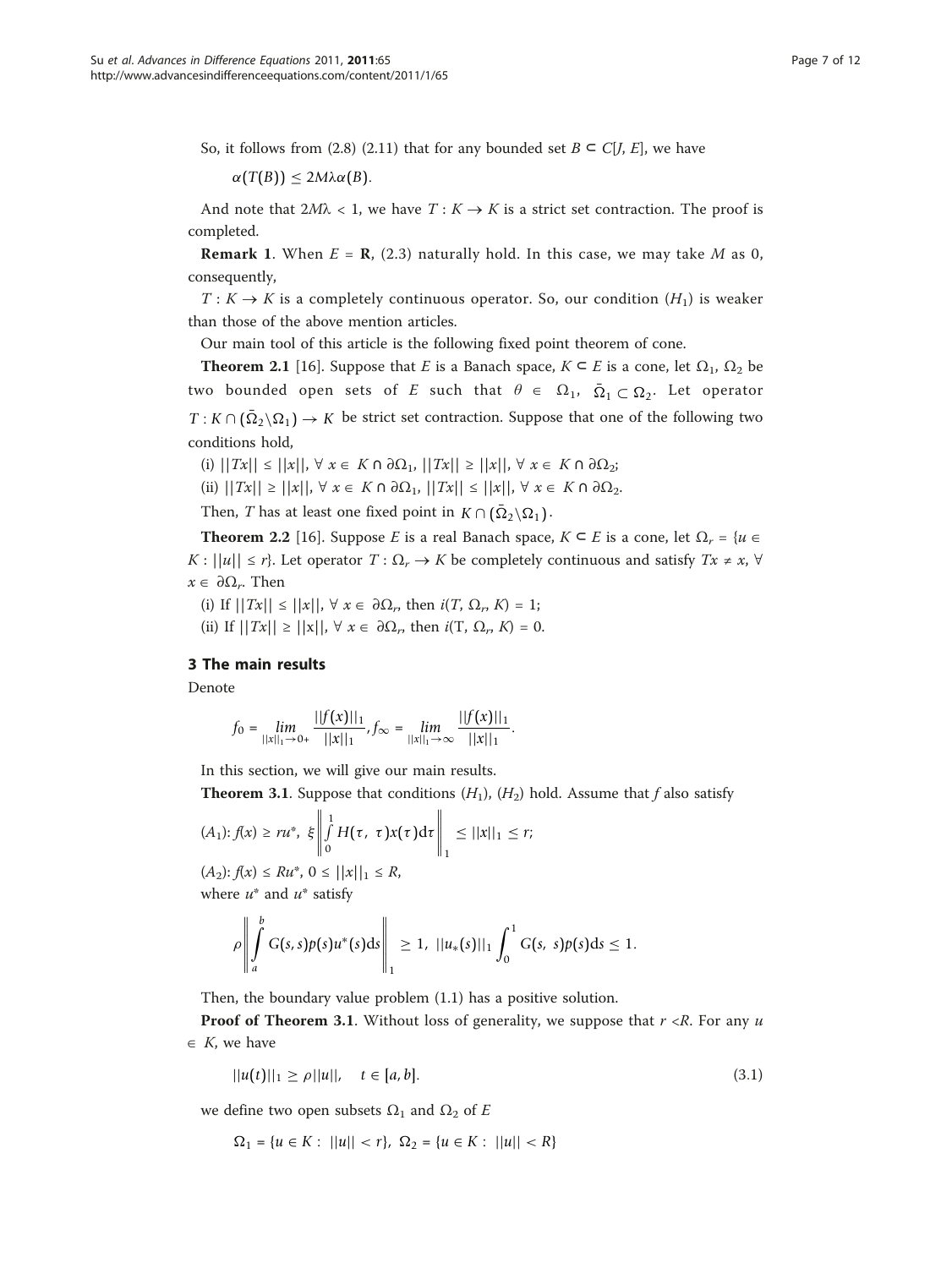For  $u \in \partial \Omega_1$ , by (3.1), we have

$$
r = ||u|| \ge ||u(s)||_1 \ge \rho ||u|| = \rho r, \quad s \in [a, b]. \tag{3.2}
$$

Then, for  $u \in K \cap \partial \Omega_1$ , by (2.4), (3.2), (II), for any  $s \in [a, b]$ ,  $u \in K \cap \partial \Omega_1$ , we have

$$
r \geq \int_{0}^{1} H(\tau, \tau) ||u(\tau)||_{1} d\tau \geq \left\| \int_{0}^{1} H(\tau, \tau) u(\tau) d\tau \right\|_{1} \geq ||Su(s)||_{1}
$$

$$
= \left\| \int_{0}^{1} H(s, \tau) u(\tau) d\tau \right\|_{1} \geq \xi \left\| \int_{0}^{1} H(\tau, \tau) u(\tau) d\tau \right\|_{1}.
$$

So, for  $u \in K \cap \partial \Omega_1$ , if  $(A_1)$  holds, we have

$$
||Tu(t)||_1 = \left\| \int_0^1 G(t,s)p(s)f(Su(s))ds \right\|_1 \ge r\rho \left\| \int_a^b G(s,s)p(s)u^*(s) r ds \right\|_1 \ge r = ||u||.
$$

Therefore, we have

$$
||Tu|| \ge ||u||, \quad \forall u \in \partial \Omega_1. \tag{3.3}
$$

On the other hand, as  $u \in K \cap \partial \Omega_2$ , by (2.4), (3.2), (II), for any  $s \in [a, b]$ ,  $u \in K \cap \Omega_2$  $∂Ω₂$ , we have

$$
R\geq \int\limits_0^1 H(\tau,\tau)||u(\tau)||_1 d\tau \geq \left\|\int\limits_0^1 H(\tau,\tau)u(\tau)d\tau\right\|_1 \geq ||Su(s)||\geq 0.
$$

For *u* ∈ *K* ∩ ∂Ω<sub>2</sub>, if (A<sub>2</sub>) holds, we know

$$
||Tu(t)||_1 = \left\| \int_0^1 G(t,s)p(s)f(Su(s))ds \right\|_1 \le \left\| \int_0^1 G(t,s)p(s)u_*(s)ds \right\|_1 R
$$
  

$$
\le \int_0^1 G(t,s)p(s)||u_*(s)||_1 ds R \le \int_0^1 G(s,s)p(s)ds||u_*(s)||_1 R \le R = ||u||.
$$

Thus

$$
||T(u)|| \le ||u||, \quad \forall u \in \partial \Omega_2. \tag{3.4}
$$

Therefore, by (3.2), (3.3), Lemma 2.5 and  $r \lt R$ , we have that T has a fixed point  $v \in (\Omega_2 \backslash \overline{\Omega}_1)$ . Obviously, *v* is positive solution of problem (2.6).

Now, by Lemma 2.4 we see that  $u = Sv$  is a position solution of BVP (1.1). The proof of Theorem 3.1 is complete.

**Theorem 3.2.** Suppose that conditions  $(H_1)$ ,  $(H_2)$  and  $(A_1)$  in Theorem 3.1 hold. Assume that  $f$  also satisfy

 $(A_3)$ :  $f_0 = 0$ ;  $(A_4)$ :  $f_{\infty} = 0$ .

Then, the boundary value problem (1.1) have at least two solutions.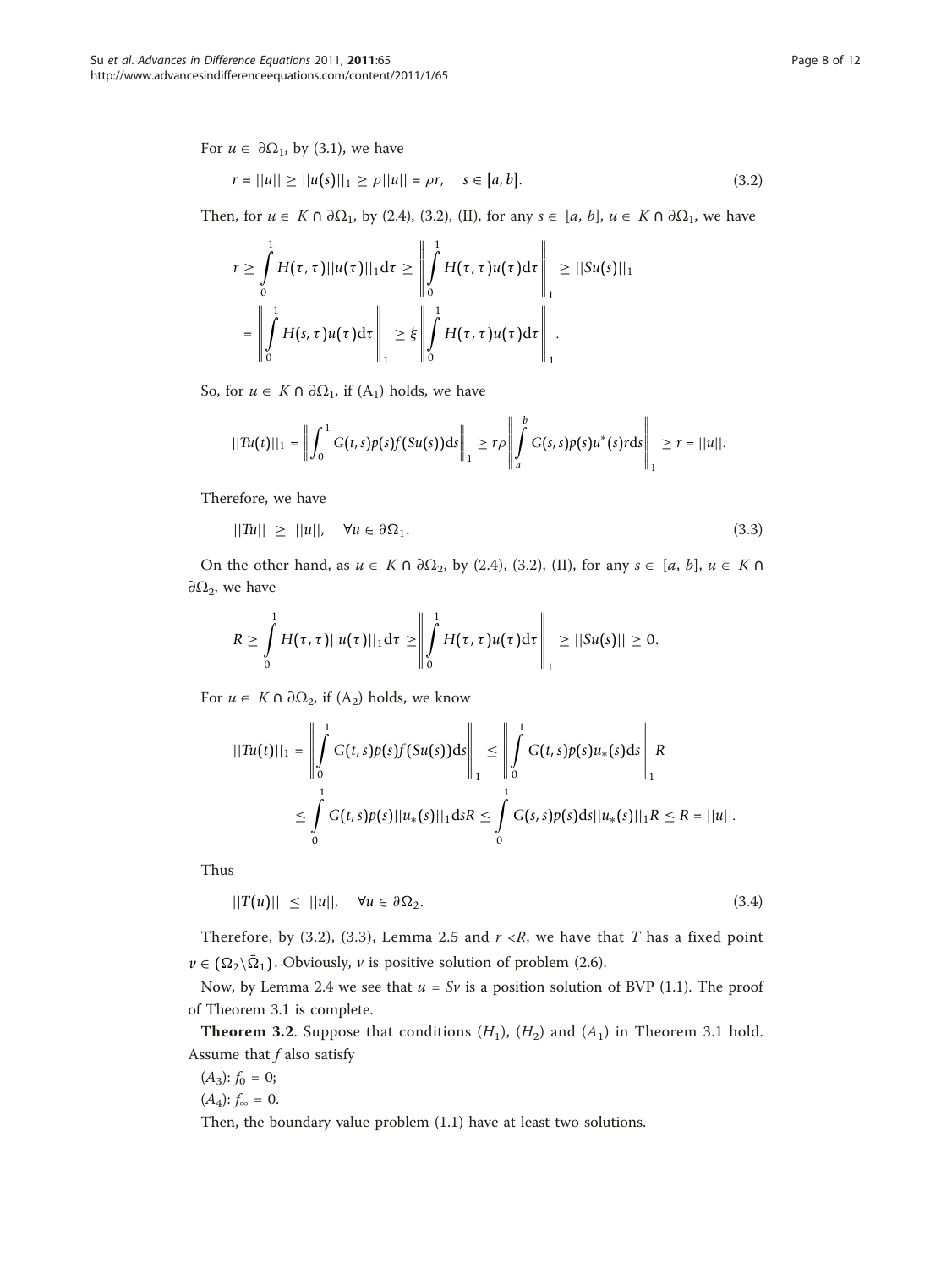**Proof of Theorem 3.2.** First, by condition  $(A_3)$ ,  $(2.4)$  and the property of limits, we can have

 $\lim_{\|u\|_1\to 0+} |f(Su)||_1/||u||_1 = 0$ . Then, for any  $m > 0$  such that  $m \int_a^b G(s,s)p(s)ds \leq 1$ , there exists a constant  $\rho_* \in (0, r)$  such that

$$
||f(Su)||_1 \le m||u||_1, \quad 0 < ||u||_1 \le \rho_*, \quad u \ne 0. \tag{3.5}
$$

Set  $\Omega_{\rho^*} = \{u \in K : ||u|| < \rho^*\}$ , for any  $u \in K \cap \partial \Omega_{\rho^*}$ , by (3.4), we have

 $||f(Su)||_1 \leq m||u||_1 \leq m\rho_*$ .

For *u* ∈ *K* ∩ ∂Ω <sub>*ρ*\*</sub>, we have

$$
||Tu(t)||_1 = \left\| \int_0^1 G(t,s)p(s)f(Su(s))ds \right\|_1 \leq \int_0^1 G(t,s)p(s)||f(Su(s))||_1 ds
$$
  

$$
\leq \int_a^b G(t,s)p(s)m\rho_* ds \leq \rho_* m \int_a^b G(s,s)p(s)ds \leq \rho_* = ||u||.
$$

Therefore, we can have

 $||Tu|| \leq ||u||$ ,  $\forall u \in \partial \Omega_{\rho_*}$ .

Then by Theorem 2.2, we have

$$
i(T, \Omega_{\rho_*}, K) = 1. \tag{3.6}
$$

Next, by condition  $(A_4)$ ,  $(2.4)$  and the property of limits, we can have *lim*  $\lim_{||u||_1 \to 1} ||f(Su)||_1/||u||_1 = 0$ . Then, for any  $\bar{m} > 0$  such that  $\bar{m} \int_a^b G(s,s)p(s)ds \leq 1$ there exists a constant  $\rho_0 > 0$  such that

$$
||f(Su)||_1 \leq \bar{m}||u||_1, \quad ||u||_1 > \rho_0. \tag{3.7}
$$

We choose a constant  $\rho^*$  > max  $\{r, \rho_0\}$ , obviously,  $\rho^*$  < r <  $\rho^*$ . Set  $\Omega_{\rho*} = \{u \in K : ||u|| < \rho^*\}\$ , for any  $u \in K \cap \partial \Omega_{\rho^*}$ , by (3.6), we have

 $||f(Su)||_1 \leq \bar{m}||u||_1 \leq \bar{m}\rho^*$ .

For *u* ∈ *K* ∩ ∂Ω <sub>ρ<sup>\*</sup></sub>, we have

$$
||Tu(t)||_1 = \left\| \int_0^1 G(t,s)p(s)g(s)f(Su(s))ds \right\|_1 \leq \int_0^1 G(t,s)p(s)g(s)||f(Su(s))||_1 ds
$$
  

$$
\leq \int_a^b G(t,s)p(s)\bar{m}\rho^* ds \leq \rho^* \bar{m} \int_a^b G(s,s)p(s)ds \leq \rho^* = ||u||.
$$

Therefore, we can have

 $||Tu|| \leq ||u||$ ,  $\forall u \in \partial \Omega_{\rho^*}$ .

Then by Theorem 2.2, we have

$$
i(T, \Omega_{\rho*}, K) = 1. \tag{3.8}
$$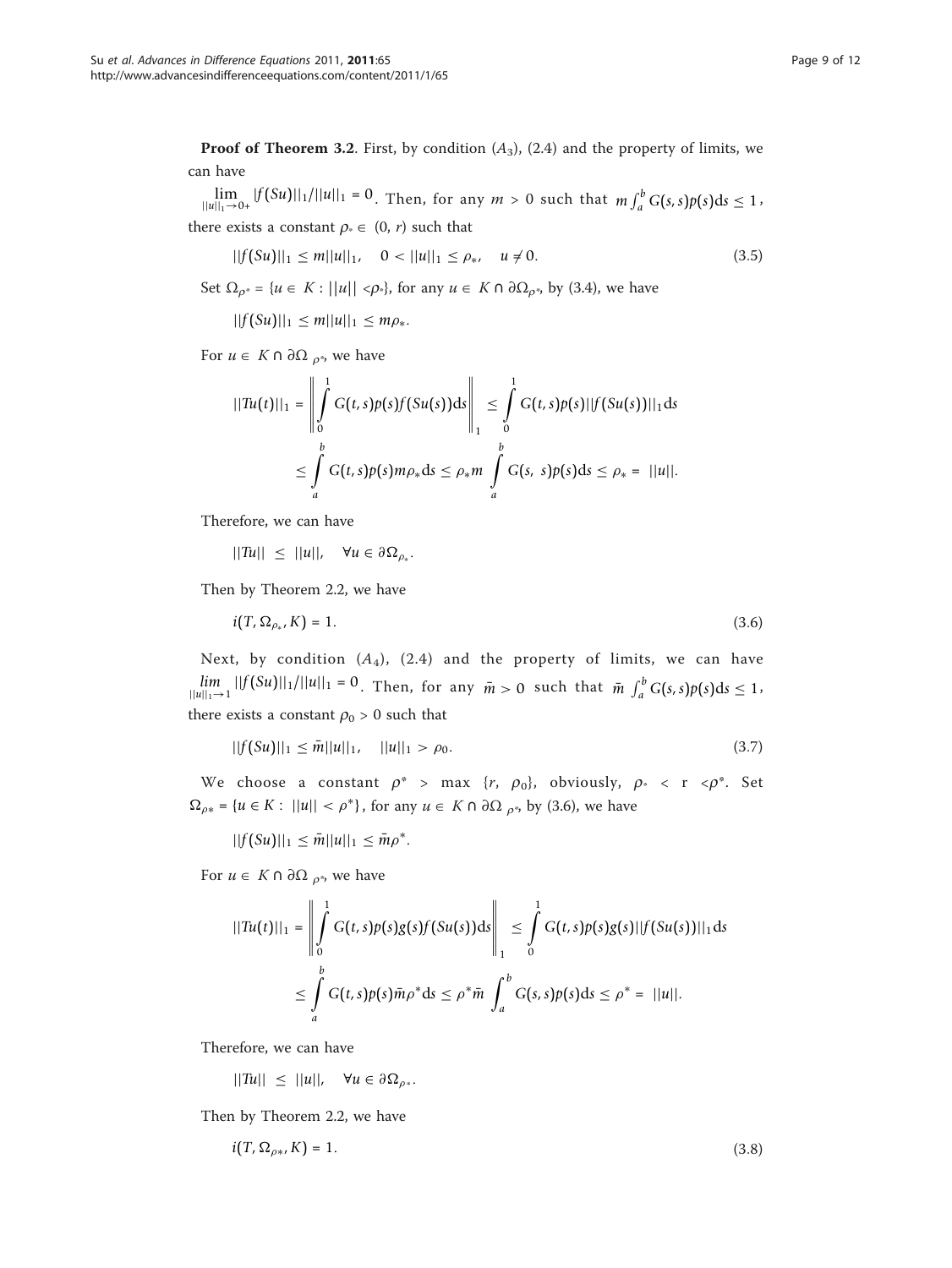Finally, set  $\Omega_r = \{u \in K : ||u|| < r\}$ , For any  $u \in \partial \Omega_r$ , by  $(A_2)$ , Lemma 2.2 and also similar to the latter proof of Theorem 3.1, we can also have

$$
||Tu|| \ge ||u||, \quad \forall u \in \partial \Omega_r.
$$

Then by Theorem 2.2, we have

$$
i(T, \Omega_T, K) = 0. \tag{3.9}
$$

Therefore, by (3.5), (3.7), (3.8), and  $\rho^* \le r \le \rho^*$ , we have

$$
i(T,\Omega_r\backslash\overline{\Omega}_{\rho_*},k)=-1, i(T,\Omega_{\rho*}\backslash\overline{\Omega}_r,k)=1.
$$

Then *T* have fixed point  $v_1 \in \Omega_r \setminus \overline{\Omega}_{\rho *}$ , and fixed point  $v_2 \in \Omega_{\rho *} \setminus \overline{\Omega}_r$ . Obviously,  $v_1$ ,  $v_2$  are all positive solutions of problem (2.6).

Now, by Lemma 2.4 we see that  $u_1 = Sv_1$ ,  $u_2 = Sv_2$  are two position solutions of BVP (1.1). The proof of Theorem 3.2 is complete.

## 4 Application

In this section, in order to illustrate our results, we consider some examples.

Now, we consider the following concrete second-order singular BVP (SBVP) Example 4.1. Consider the following SBVP

$$
\begin{cases} \frac{3}{\sqrt[3]{t}} \left( \frac{1}{3} \sqrt[3]{t} u'''(t) \right)' + 160 \left[ u^{\frac{1}{2}} + u^{\frac{1}{3}} \right] = \theta, \quad 0 < t < 1, \\ u(0) - 3u'(0) = \theta, \quad u(1) + 2u'(1) = \theta, \\ 3u''(0) - \lim_{t \to 0^+} \frac{1}{3} \sqrt[3]{t} u'''(t) = \theta, \quad u''(1) + \lim_{t \to 1^-} \frac{1}{3} \sqrt[3]{t} u'''(t) = \theta, \end{cases} \tag{4.1}
$$

where

$$
\alpha_1 = \gamma_1 = 1, \beta_1 = 3, \delta_1 = 2, \beta_2 = \gamma_2 = \delta_2 = 1, \alpha_2 = 3, \np(t) = \frac{1}{3} \sqrt[3]{t}, f(u) = 160(u^{\frac{1}{2}} + u^{\frac{1}{3}}).
$$

Then obviously,

$$
\int_{0}^{1} \frac{1}{p(t)} dt = \frac{3}{2}, f_{\infty} = 0, \quad f_0 = 0,
$$

By computing, we know that the Green's function are

$$
H(t,s) = \frac{1}{6} \begin{cases} (3+s)(3-t), 0 \le s \le t \le 1, \\ (3+t)(3-s), 0 \le t \le s \le 1. \end{cases}
$$
  

$$
G(t,s) = \frac{1}{7} \begin{cases} (1+3s)(2-t), 0 \le s \le t \le 1, \\ (1+3t)(2-s), 0 \le t \le s \le 1. \end{cases}
$$

It is easy to note that  $0 \le G(s, s) \le 1$  and conditions  $(H_1)$ ,  $(H_2)$ ,  $(A_3)$ ,  $(A_4)$  hold.

Next, by computing, we know that  $\rho = 0.44$ ,  $\xi = 0.8$ . We choose  $r = 3$ ,  $u^* = 104$ , as

$$
1.05 = \rho \xi r \le ||u|| = \max\{u(t), \ t \in J\} \le 3 \text{ and } \rho \left\| \int_a^b G(s,s) p(s) u^*(s) ds \right\| = 1.3 > 1,
$$

because of the monotone increasing of  $f(u)$  on  $[0, \infty)$ , then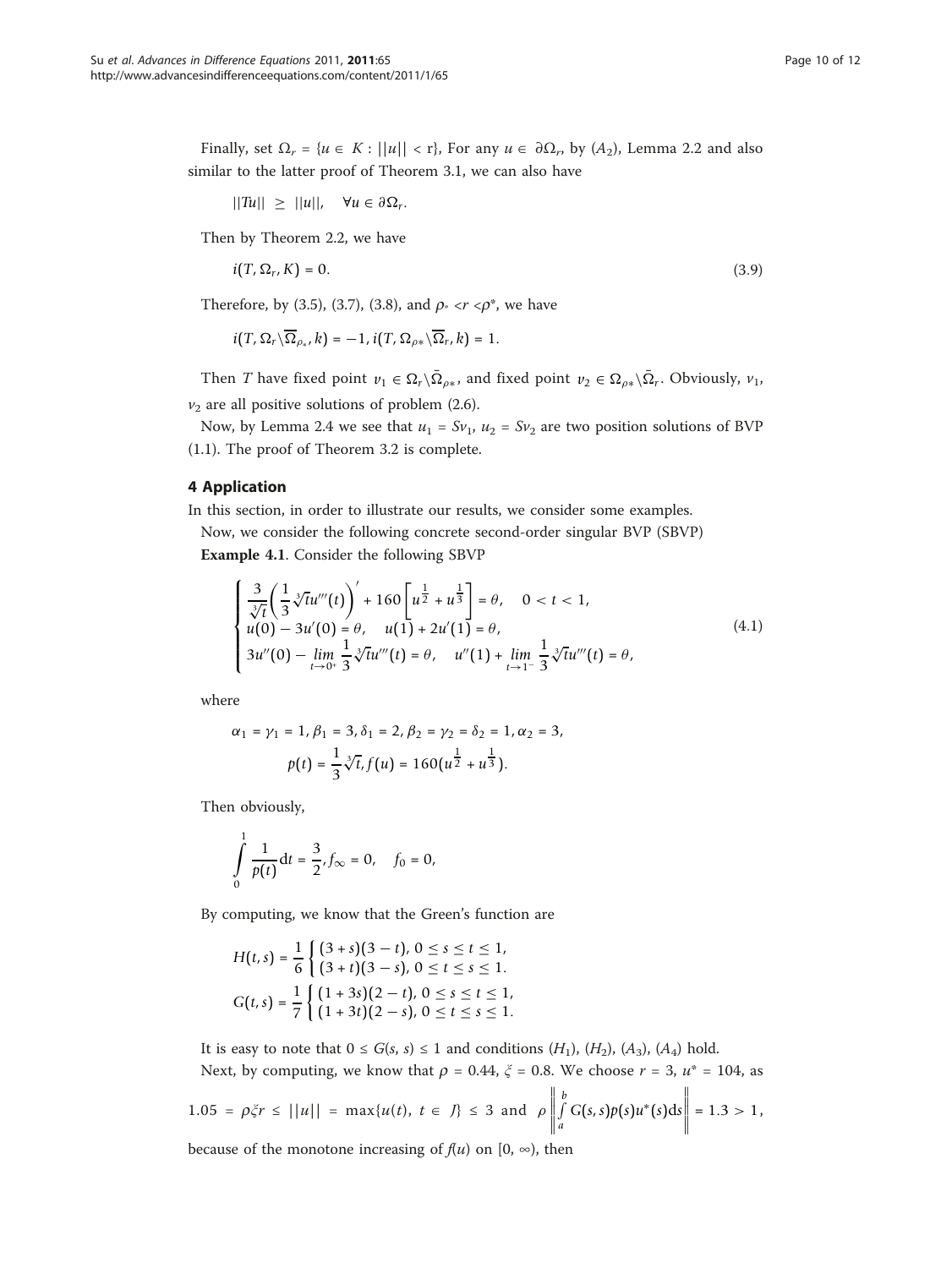$$
f(u) \ge f(1.05) = 326.4, \quad 1.05 \le ||u|| \le 3.
$$

<span id="page-10-0"></span>Therefore, as

$$
\rho\xi r = \rho\xi||\int\limits_0^1 H(\tau, \tau)||u||d\tau|| \leq \xi||\int\limits_0^1 H(\tau, \tau)u(\tau)d\tau||,
$$

so we have

$$
f(u)\geq ru^*,\xi||\int\limits_0^1H(\tau,\tau)u(\tau)d\tau||\leq||u||\leq r,
$$

then conditions  $(A_1)$  holds. Then by Theorem 3.2, SBVP  $(4.1)$  has at least two positive solutions  $u_1$ ,  $u_2$  and  $0 < ||u_1|| < 3 < ||u_2||$ .

#### Acknowledgements

The authors would like to thank the reviewers for their valuable comments and constructive suggestions. HS and LL were supported financially by the Shandong Province Natural Science Foundation (ZR2009AQ004), NSFC (11026108, 11071141) and XW was supported by the Shandong Province planning Foundation of Social Science (09BJGJ14), Shandong Province Natural Science Foundation (Z2007A04).

#### Author details

<sup>1</sup>School of Mathematic and Quantitative Economics, Shandong University of Finance and Economics, Jinan Shandong 250014, China <sup>2</sup>School of Mathematical Sciences, Qufu Normal University, Qufu Shandong 273165, China <sup>3</sup>School of Economics, Shandong University, Jinan Shandong 250014, China

#### Authors' contributions

All authors contributed equally to the manuscript and read and approved the final manuscript.

#### Competing interests

We declare that we have no significant competing financial, professional, or personal interests that might have influenced the performance or presentation of the work described in this manuscript.

#### Received: 12 October 2011 Accepted: 21 December 2011 Published: 21 December 2011

#### References

- 1. Ma, RY, Wang, HY: On the existence of positive solutions of fourth order ordinary differential equation. Appl Anal. 59, 225–231 (1995). doi:10.1080/00036819508840401
- 2. Schroder, J: Fourth-order two-point boundary value problems: estimates by two side bounds. Nonlinear Anal. 8, 107–144 (1984). doi:10.1016/0362-546X(84)90063-4
- 3. Agarwal, RP, Chow, MY: Iterative methods for a fourth order boundary value problem. J Comput Appl Math. 10, 203–217 (1984). doi:10.1016/0377-0427(84)90058-X
- 4. Agarwal, RP: On the fourth-order boundary value problems arising in beam analysis. Diff Integral Equ. 2, 91–110 (1989)
- 5. Ma, RY: Positive solutions of fourth-order two point boundary value problem. Ann Diff Equ. 15, 305–313 (1999)
- 6. O'Regan, D: Solvability of some fourth (and higher) order singular boundary value problems. J Math Anal Appl. 161, 78–116 (1991). doi:10.1016/0022-247X(91)90363-5
- Gupta, CP: Existence and uniqueness theorems for a bending of an elastic beam equation at resonance. J Math Anal Appl. 135, 208–225 (1988). doi:10.1016/0022-247X(88)90149-7
- 8. Gupta, CP: Existence and uniqueness theorems for a bending of an elastic beam equation. Appl Anal. 26, 289–304 (1988). doi:10.1080/00036818808839715
- 9. Yang, YS: Fourth order two-point boundary value problem. Proc Am Math Soc. 104, 175–180 (1988). doi:10.1090/S0002- 9939-1988-0958062-3
- 10. Li, H, Sun, J: Positive solutions of sublinear Sturm-Liouville problems with changing sign nonlinearity. Comput Math Appl. 58, 1808–1815 (2009). doi:10.1016/j.camwa.2009.07.059
- 11. Yang, J, Wei, Z, Liu, K: Existence of symmetric positive solutions for a class of Sturm-Liouville-like boundary value problems. Appl Math Comput. 214, 424–432 (2009). doi:10.1016/j.amc.2009.04.008
- 12. Xu, F, Su, H: Positive solutions of fourth-order nonlinear singular boundary value problems. Nonlinear Anal. 68(5), 1284–1297 (2008). doi:10.1016/j.na.2006.12.021
- 13. Liu, B: Positive solutions of fourth-order two point boundary value problem. Appl Math Comput. 148, 407–420 (2004). doi:10.1016/S0096-3003(02)00857-3
- 14. Wei, Z: Positive solutions of singular dirichlet boundary value problems. Chin Ann Math 20(A), 543–552 (2007). in Chinese
- 15. Wong, PJY, Agarwal, RP: Eigenvalue of lidstone boundary value problems. Appl Math Comput. 104, 15–31 (1999). doi:10.1016/S0096-3003(98)10045-0